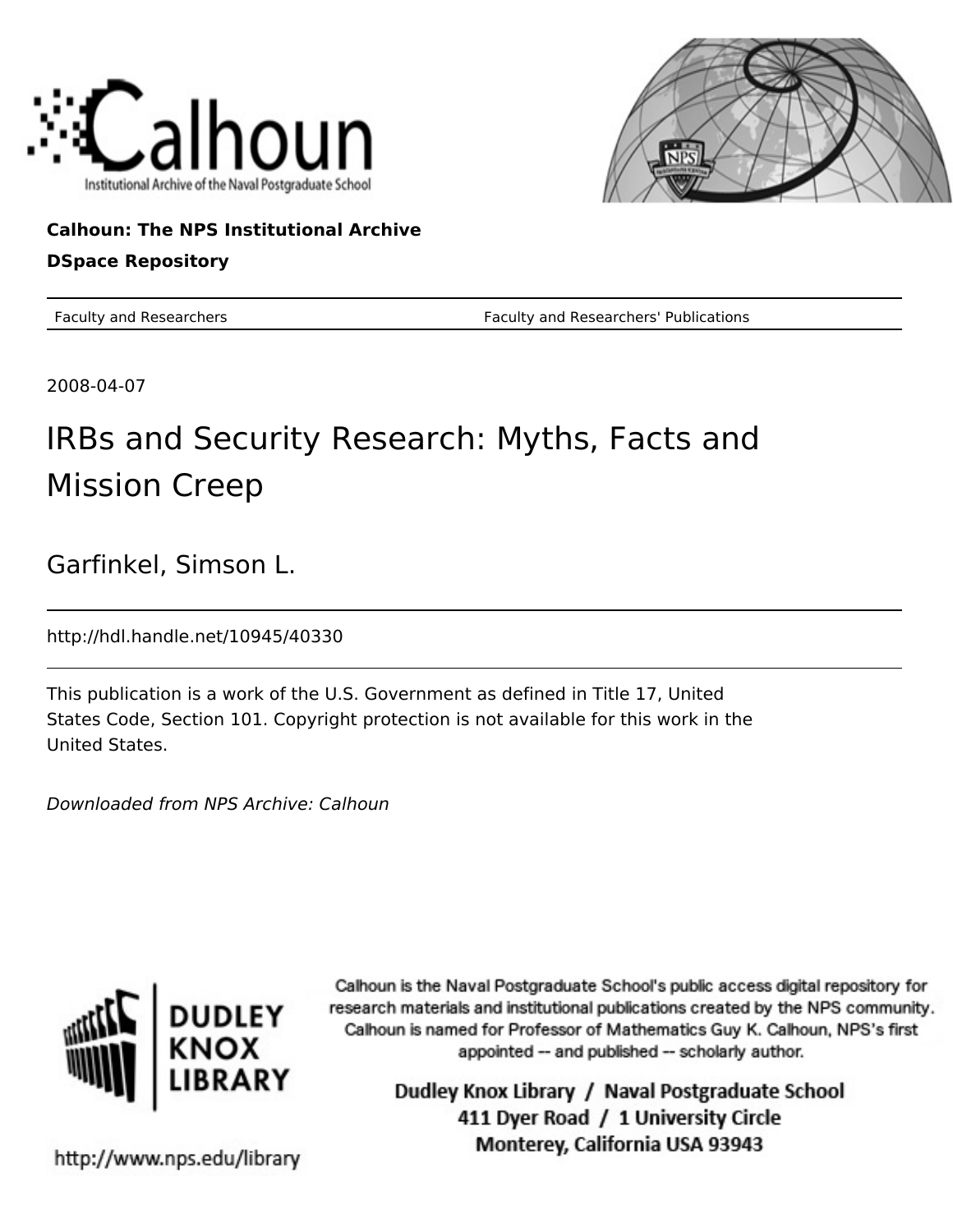## IRBs and Security Research: Myths, Facts and Mission Creep

## Simson L. Garfinkel

(slgarfin@nps.edu) Naval Postgraduate School & Harvard University

April 7, 2008

## Abstract

Having decided to focus attention on the "weak link" of human fallibility, a growing number of security researchers are discovering the US Government's regulations that govern human subject research. This paper discusses those regulations, their application to research on security and usability, and presents strategies for negotiating the Institutional Review Board (IRB) approval process. It argues that a strict interpretation of regulations has the potential to stymie security research.

## 1 Introduction

As more security researchers turn their attention to usability and other human factors issues, many are surprised to discover that they must comply with regulations governing the use of human beings as experimental subjects.

These regulations, known collectively as "The Common Rule," were created after a series of well-publicized abuses in the 1960s and 1970s. These regulations require those working with US Government funds to receive approval from their organization's designated Institutional Review Board (IRB) before most research involving human subjects can commence.

There seems general understanding among researchers that hands-on laboratory usability experiments are covered under the IRB rules. But many other kinds of lessinvasive research may still require IRB notification and approval. Furthermore, it appears that many researchers either do not understand their legal obligations, or else have simply chosen to ignore them.

While this paper concerns itself solely with US law, there are "approximately 900 laws, regulations, and guidelines that govern human subjects in 84 countries, as well as from a number of international and regulation organizations"[12]. A list can be found in the reference.

## 2 Legal Framework

#### 2.1 45 CFR Part 46 Subpart A

The National Research Act (Pub. L. 93-348) created the National Commission for the Protection of Human Subjects of Biomedical and Behavioral Research. This Commission identified a set of ethical principles, and later practical guidelines, for US Government-funded research involving human beings. Ultimately the Department of Health and Human Services wrote and adopted a set of regulations requiring recipients of USG funding to create their own institutional bureaucracies for overseeing research that involves human subjects. These regulations, embodied in Title 45 Part 46 subpart A of the Code of Federal Regulations, exist for one purpose: *to safeguard the welfare of human research subjects*.

Although CFR 45 Part 46 applies only to work funded by HHS, regulations with the same language were adopted in 1991 by 14 other grant-giving USG agencies, including the Department of Defense (DoD), the National Aeronautics and Space Administration (NASA), and the National Science Foundation (NSF). For this reason 45 CFR part 46 subpart A is referred to as "the Common Rule for the protection of human subjects"[13].

#### 2.2 The Institutional Review Board (IRB)

The Common Rule requires organizations performing federally supported research to designate an institutional review board (IRBs) to oversee human subject research. Many organizations fulfill this requirement by establishing their own IRBs. Each IRB must have "at least five members" with different backgrounds so that it can "adequately review [the] research activities commonly conducted by the institution" $(\S 46.107)$  (a)). Members must include representatives of both genders, at least one scientist and one non-scientist, and one member who is not affiliated with the institution( $\S 46.107(b,c,d)$ ). Members are prohibited from voting on their own research(§46.107(e)).

#### 2.3 IRB Coverage

The Common Rule is very clear: With the exception of six specific categories of research, the Common Rule "applies to all research involving human subjects conducted, supported or otherwise subject to regulation...." $(\S 46.101(a))$ 

*Research* is defined as "a systematic investigation, including research development, testing and evaluation, designed to develop or contribute to generalizable knowledge" (§46.102(d)). *Human Subject* is defined as "a living individual about whom an investigator (whether professional or student) conducting research obtains 1) Data through intervention or interaction with the individual, or 2) Identifiable private information"(§46.102(f)).

The IRB regulations allow organizations to augment the rules, adding requirements, and broadening them to include more areas of research(§46.112). At many schools, including MIT[8], Harvard[11] and UC Berkeley[3], IRB approval is required for *any* research involving human subjects, regardless of funding, and even if the research is exempt under the Common Rule.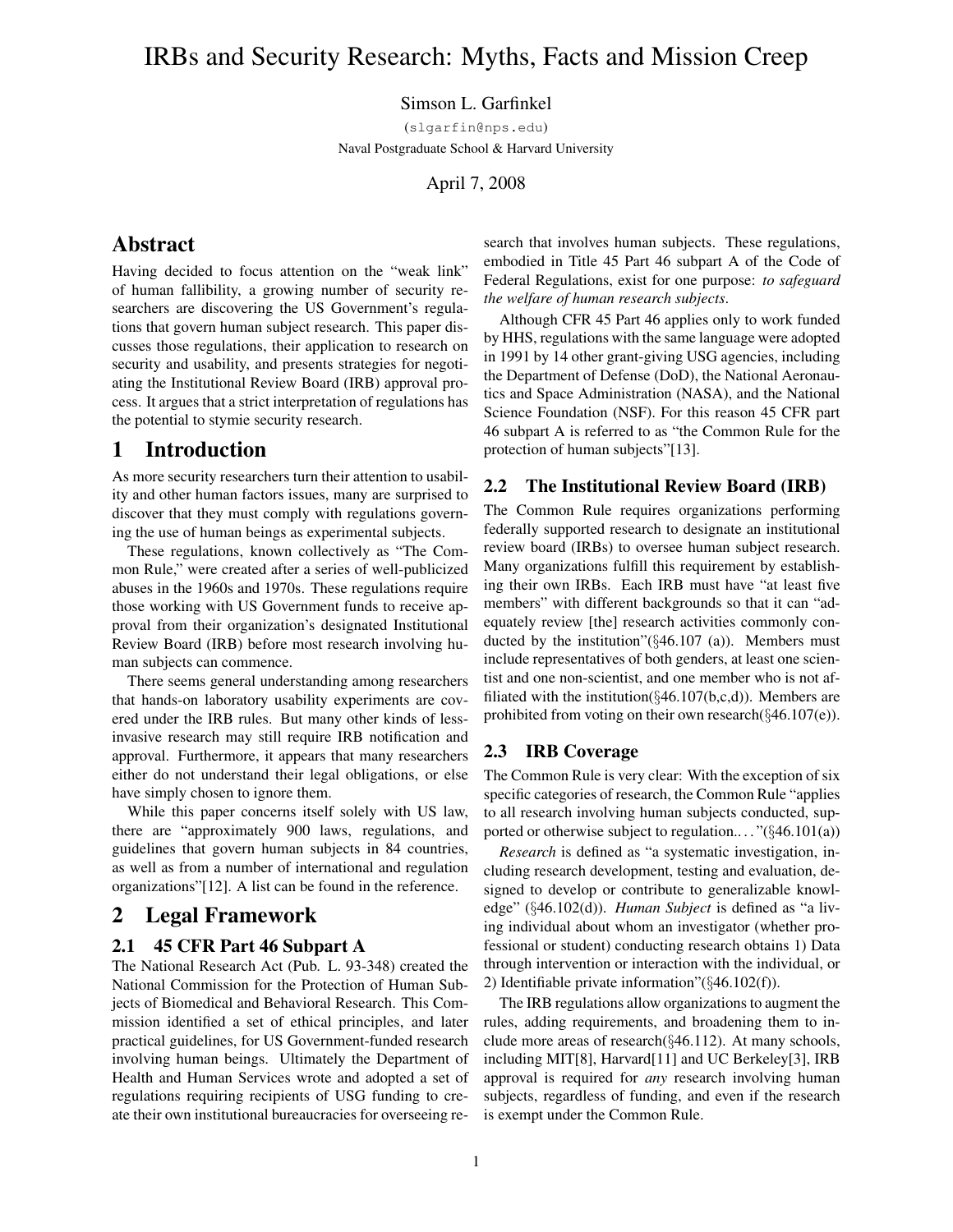#### 2.4 IRB Exemptions

The Common Rule contains exemptions for some research involving human beings. For security research the relevant exemptions are:

- Research to be conducted on educational practices or with educational tests( $\S 46.101(b)(1&&2)$ ).
- Research involving "existing data, documents, [and] records. . . " provided that the data set is either "publicly available" or that the subjects "cannot be identified, directly or through identifiers linked to the subjects" $(\frac{6}{46.101(b)(4)}).$
- Research involving "survey procedures, interview procedures or observation of public behavior," unless information is obtained that could identify the human subjects, and "any disclosure of the response outside the research could place the subjects at risk of criminal or civil liability or be damaging to the subjects' financial standing, employability, or reputation" $(\frac{6}{46.101(b)(2)(i\&i))}$ .

Few Organizations allow investigators to decide if their own research is exempt under the guidelines—that would create a conflict-of-interest. For example, Harvard requires that "all research using human subjects" to be "reviewed or designed as exempt from review by a Harvard Institutional Review Board"[11]. In practice, all requests at Harvard to involve human subjects in research goes to a staff member at one of the Harvard IRBs; the staff then decides if the research is actually exempt or in need of review.

#### 2.5 IRB Myths and Facts

Below are some popular myths about IRBs and the Common Rule that are apropos to computer security research.

Myth: Because the Common Rule exempts research involving subjects that cannot be identified, IRB approval is not required when using anonymized data Although this would certainly be convenient, most institutions only allow a determination of exemption to be made by the IRB itself.

Myth: "Pilot studies" do not require IRB approval. Although some schools have policies which define a kind of "pilot study" not requiring IRB approval, there is no support for this interpretation in the Common Rule, which makes no reference to "pilot" or "preliminary" studies.

Many universities (e.g. [15, 9, 4]) have specific language in their IRB guidelines stating that IRB approval is required for *all* research, even pilot studies that will not be published. Georgia State University's policy[9] goes further, requiring consent forms to indicate if a study is a pilot study and requiring that the experimenter obtain additional IRB approval when the study progresses beyond preliminary stages.

But some organizations allow unapproved pilot studies: the School of Social Service Administration at University of Chicago allows small-scale pilot studies with less than

10 individuals to proceed without IRB approval assuming that "proper steps will be taken to protect human subjects," sensitive data will not be collected, vulnerable populations will be excluded, and methods with no more than minimal risk will be used. However, SSA/UC requires IRB approval if the data collection in the pilot study will be used in any publication; if the data is to be used, IRB approval is required before data collection begins[5].

Myth: IRB approval is not required if you are working with data you already have. The Common Rule makes no such exception. If previously collected data will be analyzed using a methodology that is different than that which was described in the original IRB application, new approval may be required.

Fact: IRB approval is not required by the Common Rule when using publicly available data. The Common Rule states that research involving the "collection or study" of "existing data, documents [or] records" is exempt "if these sources are publicly available" §46.101(b)(4). But, as previously noted, most institutions require IRB approval for *all work* involving human subjects, even research exempt under the Common Rule.

## 3 Research Implications

The Common Rule places security researchers in a difficult position: Large quantities of data in our possession or which are easy to get appears to be off-limits for research without prior IRB approval.

#### 3.1 Scenarios

In this section we present seven scenarios of usability & security research projects that potentially use human subject data and which could not have been anticipated when the Common Rule was drafted. We will briefly describe each one; in the following section we'll discuss whether or not the scenario would require IRB approval.

Scenario 1: Security toolbar with anonymized summary statistics. Alice has developed an anti-phishing toolbar. To assist in development and research, the toolbar sends a small anonymized report to the experimenter once a day. Because each toolbar reports only once every 24 hours, it is easy for the experimenter to measure adoption and use of the toolbar.

Scenario 2: Web server logfile analysis. Bob's research group operates a popular web-based discussion forum. Bob writes a program which analyzes the webserver's log file to report the number of daily password resets. He also instruments the software to record the number of newly chosen passwords that do not pass the website's password complexity rules. The research plan is to see how these numbers change as the rules become successively more restrictive over time. To assure that no personally identifiable information is collected, Bob configures the Apache server so that IP addresses are not logged.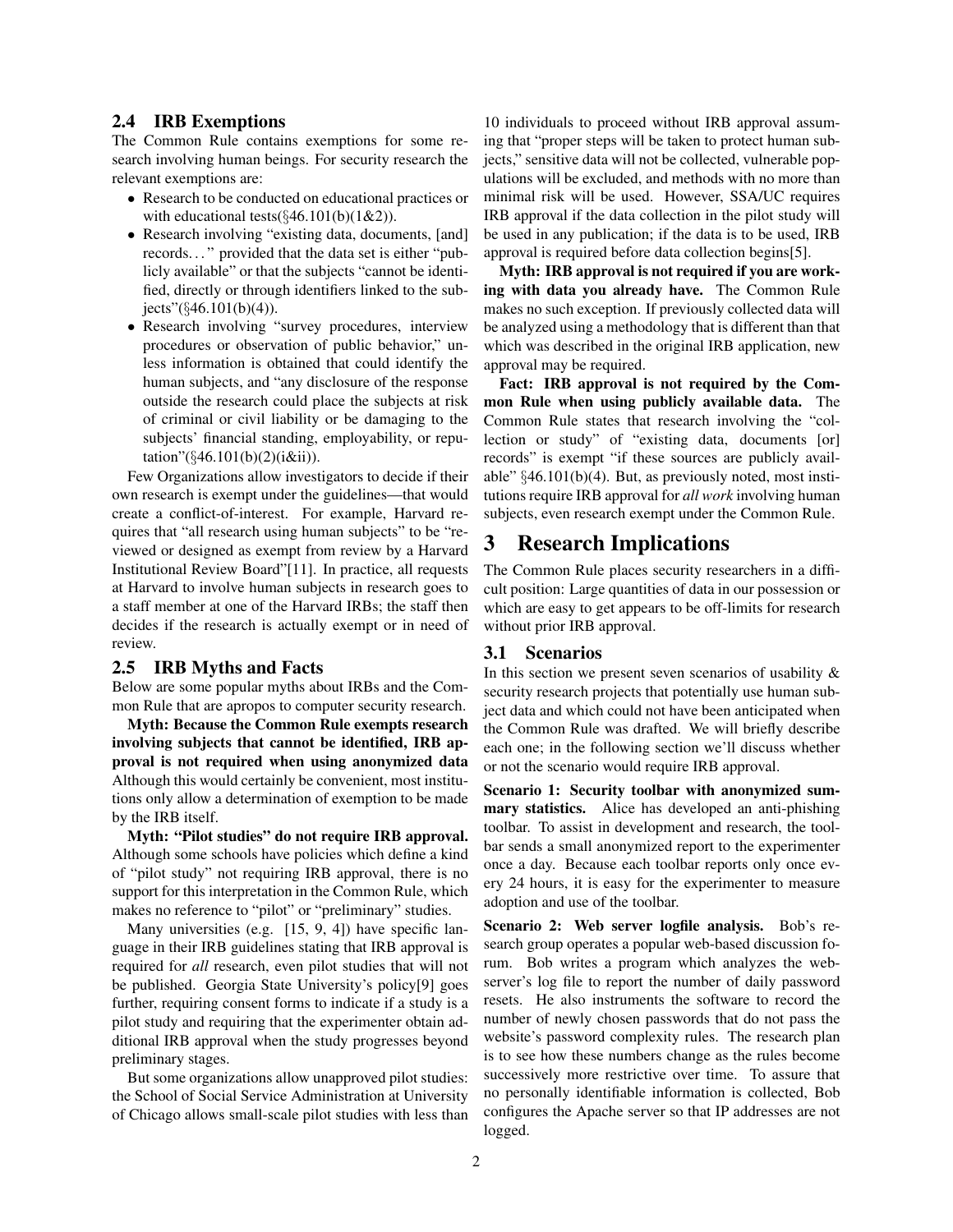Scenario 3: Popular security search terms. Christine is a graduate student who also writes articles for a major security-related website. She is working on a project that correlates search terms on the website with news stories. The security-related website prepares a report which shows, for each hour, the number of times each term is searched. The report is sent as a PGP-encrypted file to Christine's Gmail account.

Scenario 4: Building better spam filters. Don is creating a better spam filter and wishes to test it on his own inbox.

Scenario 5: Wi-Fi Security Survey. Elaine installs a copy of NetStumbler on a laptop and drives around the neighborhood with a GPS. She compares the names and locations of the Wi-Fi sites with a similar database available online. Her research shows that most of the older Wi-Fi access points that were open are now either closed or have been removed from service. Of the new Wi-Fi access points that have been deployed, most are closed.

Scenario 6: Hidden Data Survey. Guy writes a web crawler and downloads 100,000 Microsoft Word files from public websites. He analyzes the files and finds that approximately 15% contain significant amounts of hidden information. He randomly chooses 100 of the 15,000 files to confirm her software's findings.

Scenario 7: Online EXIFs. Felicity downloads 10,000 JPEGs from a social network website. By examining the camera serial numbers in the images he is able to determine which images were shot by the same camera. She then shows that he can reconstruct the "friends" networks—and shows which pseudonyms are sharing the same camera, indicating that they might be living together or might be the same person.

#### 3.2 Analyzing the Scenarios

Scenarios 1, 2, 3, and 4 clearly require IRB approval under the Common Rule:

1. Alice needs IRB approval because she is recruiting, interacting with, and collecting information from her subjects. Furthermore, her users reveal their IP address when the toolbar reports its statistics; although IP addresses do not necessarily reveal personal information, they frequently do—especially in a university environment where an address may be assigned to a specific person.

2. Even though Bob is not collecting IP addresses, he still needs IRB approval because the information in the webserver logs was generated by human subjects and is not publicly available.

3. Likewise, Christine requires IRB approval because the data is generated by human beings and is not publicly available. Christine could avoid IRB involvement if the security website published the search terms on a public web page rather than encrypting them and sending them to her Gmail account. (Although it seems that this creative way to bypass the Common Rule has exactly the opposite of the desired effect, presumably the website would do its own privacy audit before releasing such information.)

4. Don has thousands of legitimate and spam messages, but the Common Rule prohibits him from analyzing incoming email without IRB approval.

The other scenarios are more troublesome:

5. Elaine might not require IRB approval for his survey because she is not observing people: She is observing wireless access points. But these devices were configured (or not configured) by people. And in some rural areas the GPS coordinates might identify specific individuals.

6. Guy's research with Word documents literally involves "existing . . . documents" that are "publicly available," so it should be exempt under the Common Rule. But the documents might have been inadvertently placed on the Internet and contain private information.

7. Felicity's research, like Guy's, probably does not fall under the Common Rule if she only collects documents (*e.g.*, the photographs) that are publicly available. But what if the images were available to a large community but not the general public?

### 3.3 Researcher's Can't Say "Trust me"

Although researchers might be frustrated by the conclusions of this analysis, it is important to realize that the Common Rule is doing precisely what Congress intended when it passed the National Research Act: Congress wanted to put a stop to scientists saying "trust me." For decades, scientists had argued that good scientific practice and ordinary research ethics would protect the interests of their subjects. Experience proved otherwise.

With the National Research Act, Congress concluded that some scientists were not worthy of trust when it came to evaluating the impact of their own experiments on experimental subjects. And with good reason: some research involving human beings frequently requires deception, stress, or bodily risk. The Act recognizes that it is sometimes unreasonable to ask a scientist to be both an advocate for their research and their research subjects well-being.

For example, Alice could data mine her logfiles, seek out the personally identifiable IP addresses, perform Google searches to correlate IP addresses with email addresses, and then create a web page that identifies people who have "good" security practices (because they run her program) and "bad" practices (because they uninstalled her program.) Perhaps she might even send phishing attacks to the subjects to see how they respond. The IRB structure provides a place for someone who has had training to review her research protocol.

There are many ways to "anonymize" log files: sometimes the anonymization is incomplete and personally identifiable information can be recovered. One reason to require IRB review of research involving "anonymized"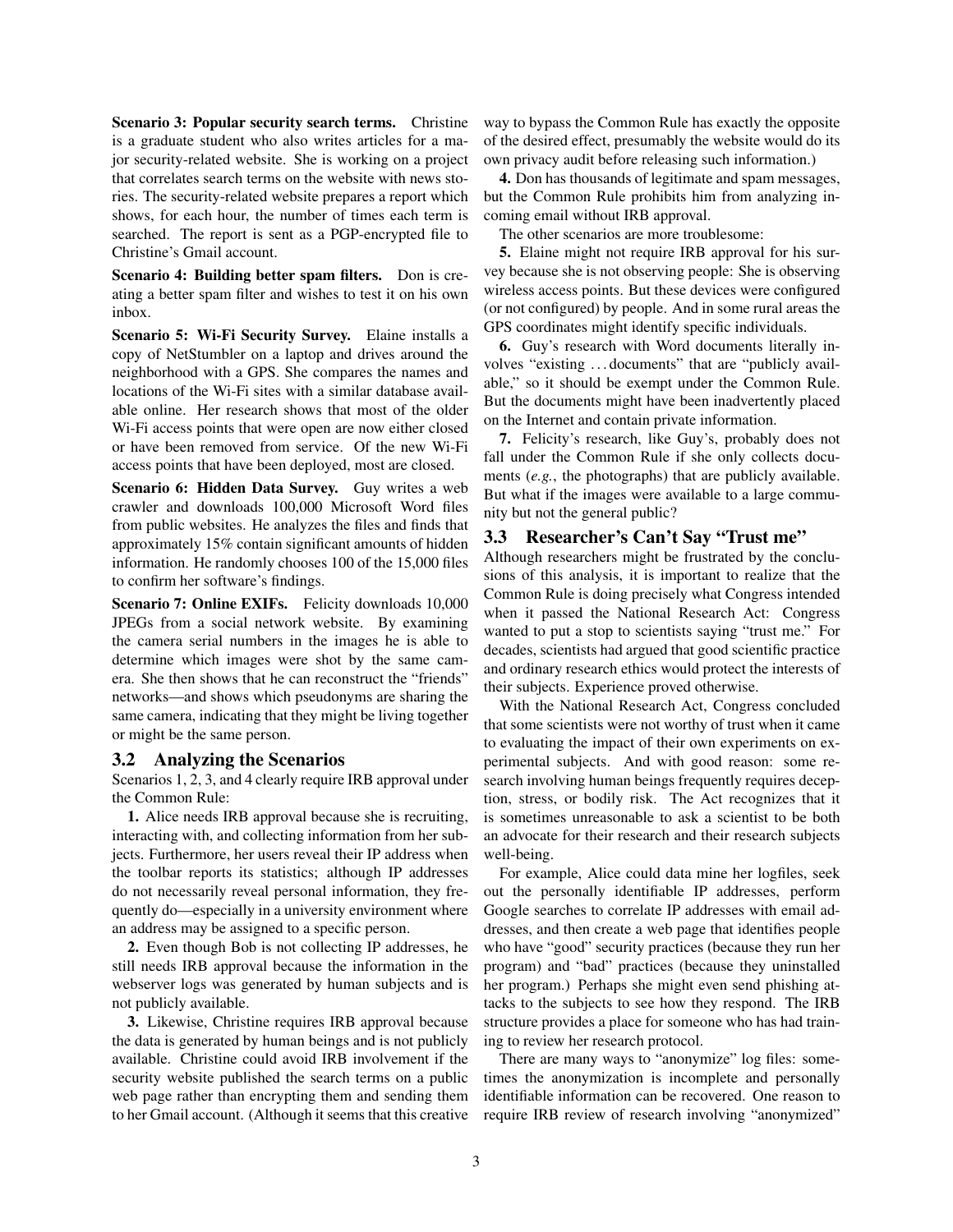logs is so that a neutral third-party can review protocol. Otherwise, we are just trusting the good judgement of the researcher—a person who has an inherent conflict-ofinterest.

The analysis in Don's case seems silly: after all, Don already has the email messages, and they were voluntarily sent to him by his friends and colleagues. But those people didn't send Don the email for the purpose of being involved in an experiment. Part of the IRB process is to protect human beings who are involved in research without their knowledge or consent.

Since each of the scenarios above involve no more than minimal risk, we believe that an IRB would properly approve each protocol under the Common Rule's "expedited review procedures"(§46.110). At many organizations the expedited review involves a form that is submitted by email and is administratively approved within days by either the IRB chair or a staff member. Although it appears to be a formality, expedited review has an important role: it forces the experimenter to create a written description of the research protocol. The mere act of writing down the protocol and discussing it with the IRB may help the experimenter to realize ways to further minimize the impact of the experiment on the human participants.

#### 3.4 The Human Test

One useful test of the need to involve an IRB is to ask this question: *would the experiment be useful if the data were generated by a random process and not by a human?* For scenarios #2 and #3 above, the answer would clearly be "no." The only reason that our hypothetical Bob is interested in reviewing password rule violations, and Christine is interested in search terms is precisely because this information is being generated by human subjects. If the passwords and search terms were randomly chosen, the research would not be worth doing.

If the experiment can be performed with randomly generated data, then use random data. This is an application of the "respect for persons"[2] ethical principle.

## 4 Working with the IRB

It is widely believed that different IRBs apply different standards when deciding whether or not to approve computer security research. This is likely a result of IRBs having different levels of experience with this kind of research.

We suggest several approaches that security researchers can take to improve the situation with their IRBs:

- Researchers should be intimately familiar with both the Common Rule and whatever local regulations their home institutions may have adopted.
- Researchers must learn how to make clear and cogent arguments that their research should be approved under the "expedited review procedures" on

the grounds that there is "minimal risk" to the experimental subjects.

- IRBs have the authority to waive informed consent requirements (§46.116(c,d)). Researchers should become familiar with this option and request it where appropriate.
- Researchers should be familiar with protocols that have been approved by other IRBs. The research community would also benefit from having an open repository of approved protocols.
- Security researchers should volunteer to serve on their organization's IRBs. Bringing security expertise to the IRBs in this manner will help educate other IRB members and ease the way for other security research involving human subjects. (We have heard stories of IRBs that have blocked membership of computer scientists on the grounds that they were not biomedical researchers and the position on the IRB reserved for a non-scientist was already taken. Such positions are a misreading of the Common Rule, which specifies minimums but not maximums of IRB membership(§46.107)).

## 5 IRB "Mission Creep"

IRBs are centers of power: they have the ability to shut down research, and they operate with little institutional supervision. There are also complaints that IRBs have become more restrictive, in some cases acting as if their purpose is to safeguard their institutions from lawsuit, rather than to protect the welfare of experimental subjects. Perhaps as a result, some researchers have complained of a pervasive IRB "Mission Creep," in which more and more research is being placed under the purview of IRBs.

In November 2005 the Center for Advanced Study at the University of Illinois College of Law held a conference on the topic of "IRB mission creep" and produced a 32 page paper, based on a two-year study, stating that IRBs were being stretched thin by being forced to pay excessive attention to research that poses little chance of risk. The report also called for "removing some kinds of activity from IRB review altogether," especially journalism and ethnography[1]. The authors later published an editorial in *Science* making many of the same claims[10].

Journalism is particularly a problem, the Illinois group argued, because people who are the subject of journalistic research are frequently injured by the results. The example they give is that of President Richard Nixon, whose reputation was damaged and who lost his job as the result of the Watergate investigation. Although this research had great social value, it might not have been permitted by an IRB.

Katz argues that the Common Rule turns ethnographers into "IRB Outlaws" when they perform fieldwork by living with a host community to learn about it. The very